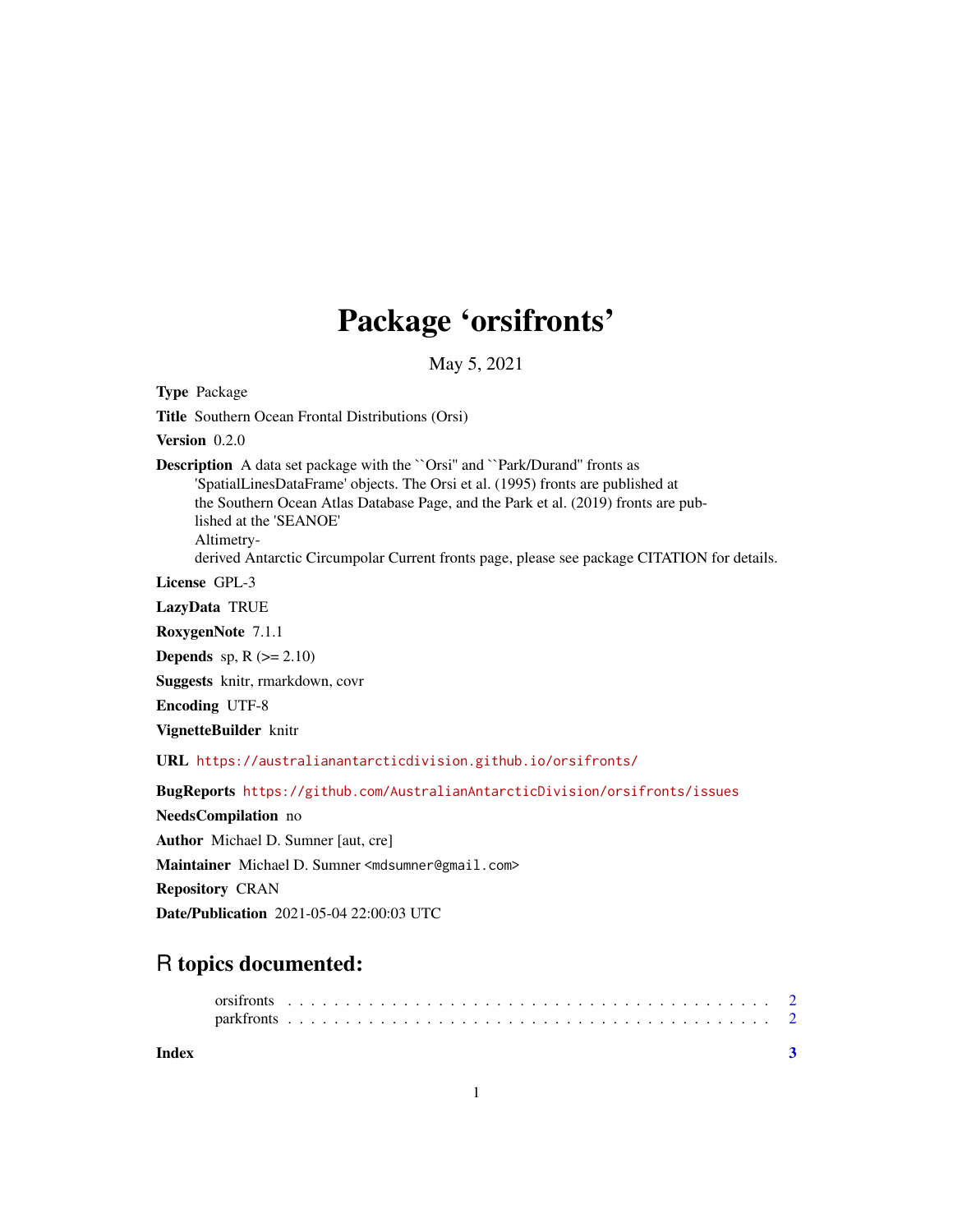<span id="page-1-0"></span>orsifronts *Orsi fronts.*

#### Description

The spatial distributions of the Antarctic Circumpolar Current fronts as presented in Orsi, A. H., T. Whitworth III and W. D. Nowlin, Jr., 1995: On the meridional extent and fronts of the Antarctic Circumpolar Current, Deep-Sea Res. I, 42, 641-673.

#### Usage

orsifronts

#### Format

A [SpatialLinesDataFrame](#page-0-0) with variables: name, front.

parkfronts *Park/Durand fronts.*

#### Description

A dataset containing the locations of the Southern Ocean fronts as determined by Park and Durand.

#### Usage

parkfronts

#### Format

A Spatial data frame with five line objects, and the identifiers:

name long name of the front

front short name of the front, abbreviation

#### Source

doi: [10.17882/59800](https://doi.org/10.17882/59800)